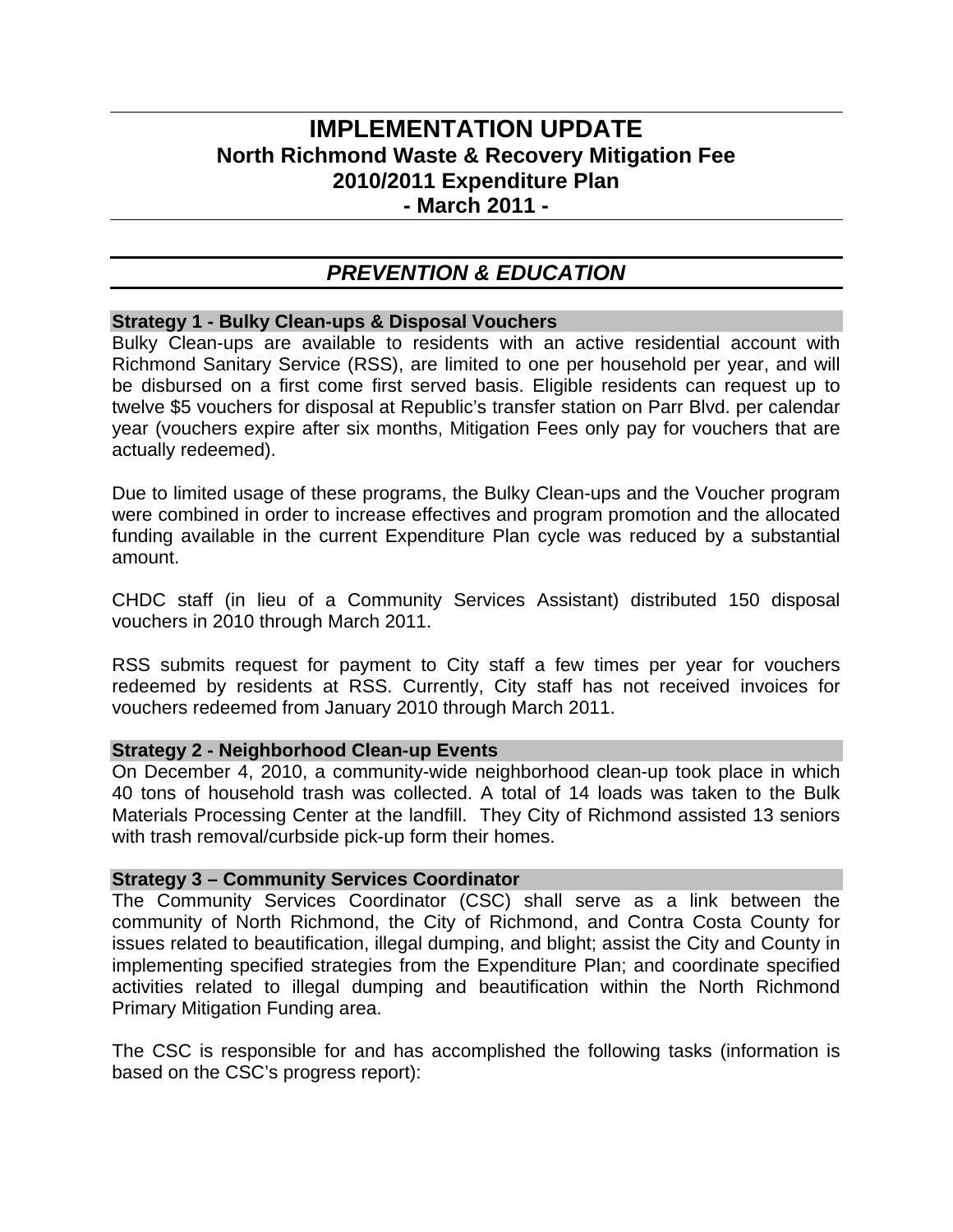- o Received information, complaints, and concerns from personal observation, residents and/or others related to illegal dumping and blight and submitted referrals on a weekly basis to staff at the Community Housing Development Corporation (CHDC) for input into the Illegal Dumping Database.
- o Received and tracked community feedback and input about mitigation strategies, the Mitigation Committee, and/or City/County issues related to the mitigation fee.
- o Attended various community meetings to inform residents about the need for resident input to combat these issues in an effort to encourage their feedback.
- o Conducted dumping patrols on a weekly basis in an effort to identify mitigation issues, and ensure that they are referred to the appropriate mitigation related agency. Also, sent referrals to Richmond Sanitary Service of residents in the funding area whom are suspected of not having garbage collection service.
- o Made presentations regarding beautification efforts, code enforcement issues, illegal dumping, and blight to local businesses and at community meetings such as the Verde Elementary School "Coffee Club," the Verde Elementary School English as a Second Language Adult Class, the North Richmond Municipal Advisory Committee (MAC), the "Guardian Circle" club, and at the "North Richmond Green Steering Committee," and at community events through outreach.
- o Ensured that Spanish speaking referrals are documented and referred to the appropriate agencies for follow up.
- o Distributed information related to Prescreening Forms about bulky item pick-ups and/or disposal voucher programs to residents in an effort to increase awareness and usage of the services.
- o Organized and led monthly "North Richmond Green Meetings" with community members, City/County representatives, and mitigation-funded staff, to discuss related issues affecting North Richmond, to develop ideas of prevention, and to provide updates and get input on current North Richmond Green programs/events.
- o Supported the "Lots of Crops" community garden project by encouraging resident involvement and owners of vacant lots to donate their properties temporarily for the development of the gardens.
- o Identified additional opportunities for collaboration and partnership with agencies such as, "Recycle More," "Cure Me," "Sims Metal," "Richmond Sanitary Service," "Regional Parks," "CHDC," "Shields Reid Community Center", the "Guardian Circle" club, and the "North Richmond Green Festival Planning Committee".
- o Provide input regarding changes and/or additions to the North Richmond Green website's current layout and content in an effort to develop a stronger connection amongst residents with the website, and to encourage the interest of learning about mitigation issues, and to increase usage of the mitigation related services that are included on the site. Identified the need for some materials/information to be translated into Spanish.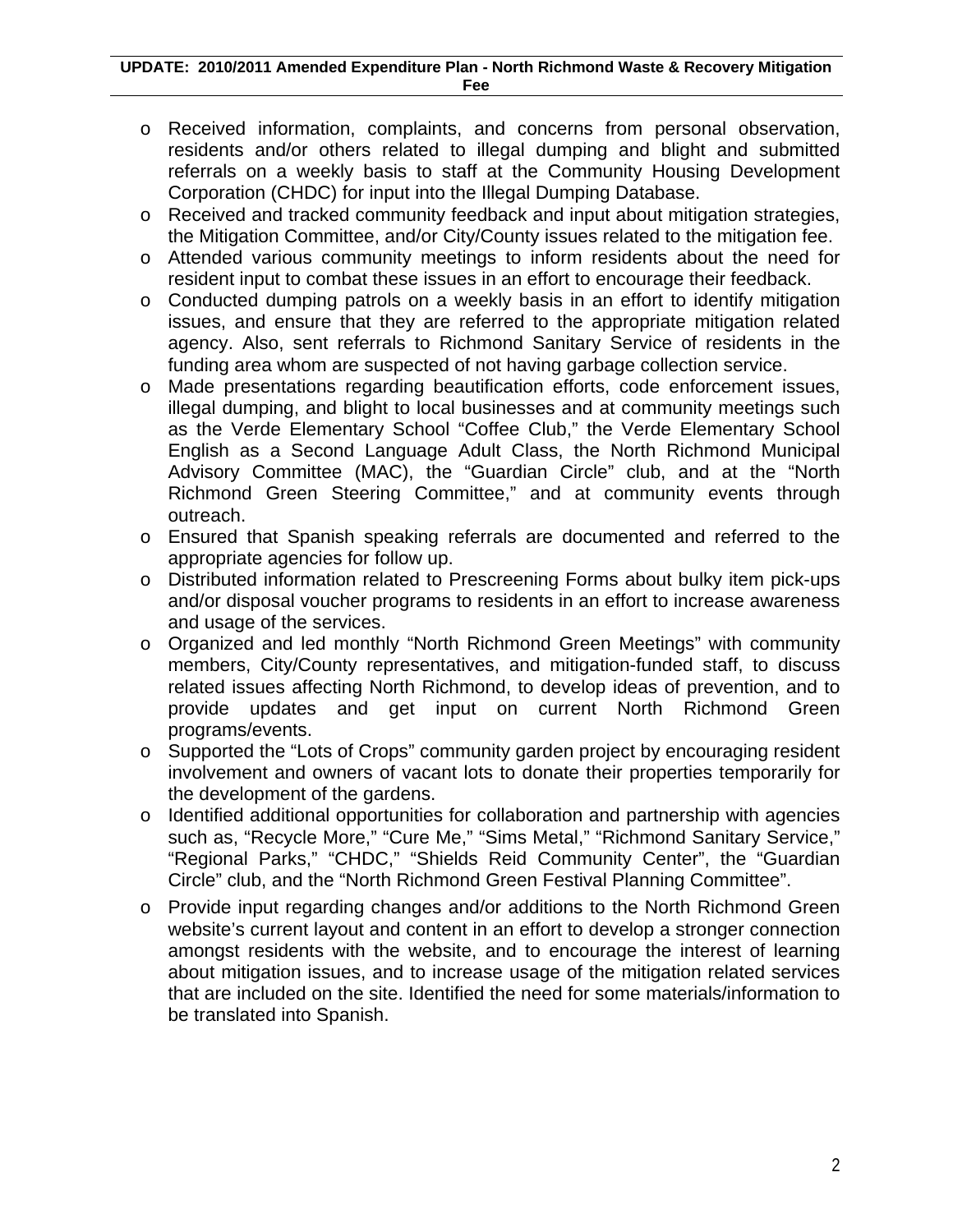#### **UPDATE: 2010/2011 Amended Expenditure Plan - North Richmond Waste & Recovery Mitigation Fee**

#### **Strategy 4 - Community Services Assistant**

The Bilingual Outreach Worker (now called the Community Services Assistant) resigned from the Community Housing Development Corporation (CHDC) in December 2009 and accepted a position with Neighborhood House of North Richmond as the Community Services Coordinator. CHDC posted the position and an initial screening was conducted by CHDC's Resident Services/Community Organizer. However, an administrative decision was made to have existing CHDC staff assume the responsibilities in the interim, as authorized in CHDC's contract.

CHDC receives referrals from Richmond Sanitary Services and the Community Services Coordinator for input into Comcate and the illegal dumping database system (including date, location, type and amount of illegally dumped materials), receives information, complaints and concerns from community residents, and handles English and Spanish speaking incoming calls and walk-ins regarding illegal dumping.

Staff reviewed Comcate daily and followed up with departments as necessary to ensure that complaints resolved. Letters were sent to offenders based on evidence collected by Richmond Sanitary. No repeat offenders identified during this report period.

| Month            | Reported          | Evident               |
|------------------|-------------------|-----------------------|
|                  | occurrences       | <b>Letters Mailed</b> |
|                  | noted in database |                       |
| January 2010     | 260               | 3                     |
| February 2010    | 262               |                       |
| March 2010       | 303               | 3                     |
| April 2010       | 275               | 3                     |
| May 2010         | 297               | 2                     |
| <b>June 2010</b> | 296               | 4                     |
| January 2011     | 337               | N/A                   |
| February 2011    | 315               | N/A                   |
| March 23, 2011   | 229               | N/A                   |
| <b>TOTAL</b>     | 1,693             | 16                    |

Staff conducted outreach/participated in several events providing information/materials on the mitigation program, City, County, Richmond Sanitary and other community recycling resources available to the community to reduce illegal dumping. An information table was held at the following events: Earth Day, Juneteenth Festival and Cinco De Mayo Festival and the North Richmond Green Festival.

Presentations on recycling, illegal dumping, Richmond Sanitary extra pick ups days made to tenant resident councils at Community Heritage Senior Housing and Chelsey Mutual Housing. Additionally, residents were encouraged to use North Richmond Voucher Program and discouraged from illegal dumping on the streets.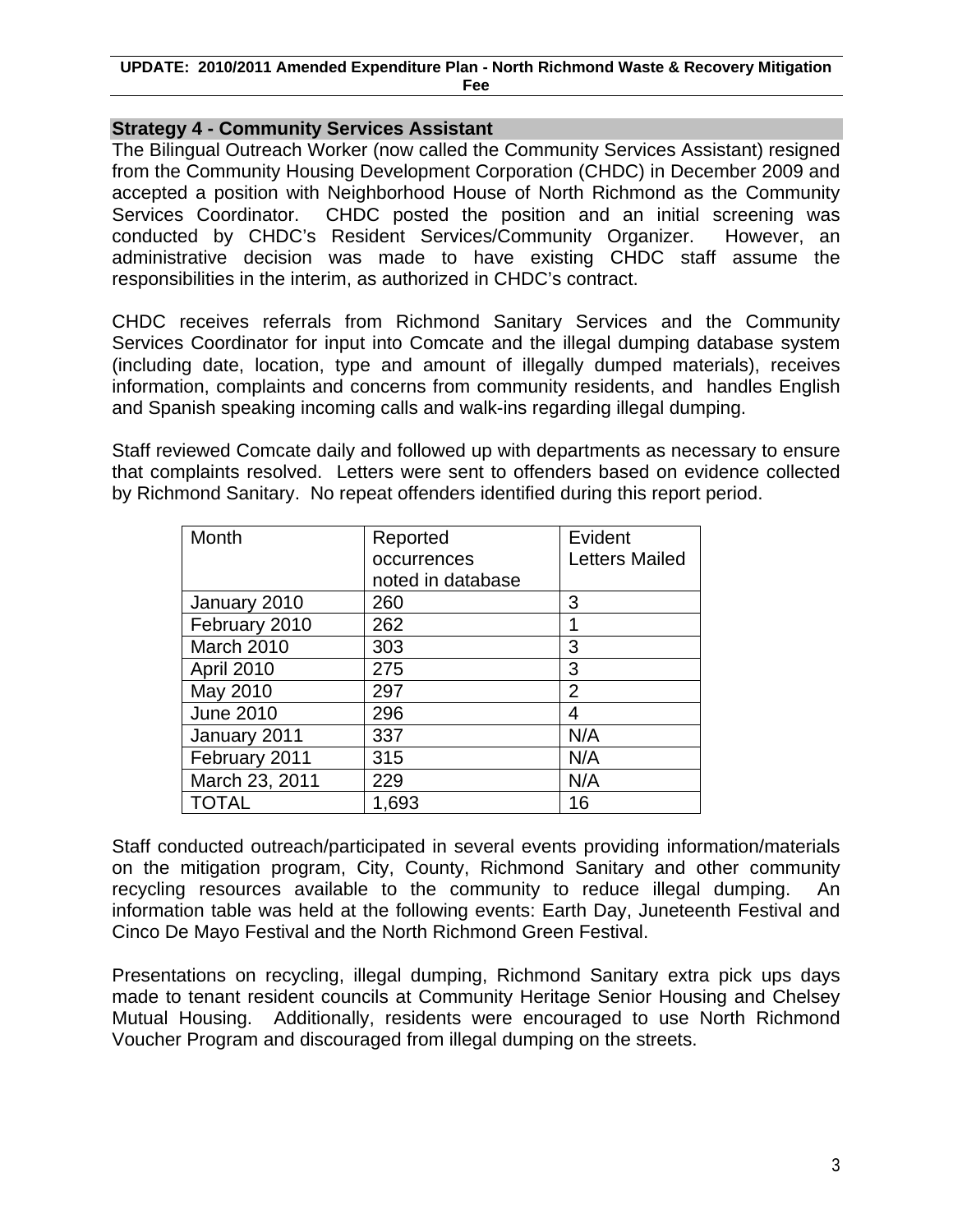# **Strategy 5 – North Richmond Green Outreach**

City and/or County staff are currently working with the CSC to ensure successful implementation of the following public outreach activities before December 2011:

- Placing banners on City and County-owned light pole banners along Filbert and 3<sup>rd</sup> Ave. (priority project)
- Providing stipends for community members (youth and adults) for door-to-door outreach to promote mitigation-funded strategies
- Sponsoring a North Richmond Green Festival in August 2010 which may include information booths, fun activities for kids, food, and information about communitybeautification/mitigation-related projects
- Design and printing of staff approved banners, signage and/or t-shirts which include NR Green website and local phone number for Community members to learn more about Mitigation funded programs/efforts

# *ABATEMENT & ENFORCEMENT*

#### **Strategy 6 – City/County Pick-up from Right-of-Way**

The City of Richmond's Code Enforcement abatement team currently picks-up illegal dumping in the public right-of-way located within the unincorporated & incorporated Mitigation Fee Primary Funding Area to remove items not collected by the designated RSS Hot Spot Route crew. Code Enforcement responds to information/requests submitted into the City's COMCATE system and tracks the materials collected. Code Enforcement is reimbursed for personnel, mileage, administrative costs, and equipment rental as needed. Code Enforcement staff worked between 16 and 42 hours per month on illegal dumping abatement.

#### **Strategy 7 – Code Enforcement**

Effective September November 1, 2011 Mark Alford took over for Eduardo Franco as the full time County Building Inspector officially assigned to the dedicated Code Enforcement in North Richmond. The monthly status report submitted by Mr. Alford for April 1, 2010 through June 2010 indicated they had had opened 96 cases, closed 69 cases and had 93 total cases active. The County Code Enforcement Officer works with the Illegal Dumping Officer, City Code Enforcement and Contra Costa County Environmental Health staff to create a more comprehensive code enforcement system to address the illegal dumping problem in the North Richmond community.

#### **Strategy 8 – Graffiti Abatement**

The City of Richmond's Public Works graffiti abatement team currently abates graffiti in the public right-of-way located within the unincorporated & incorporated Mitigation Fee Primary Funding Area. The graffiti abatement team responds to requests submitted into the City's COMCATE system and also via observation. Code Enforcement has not requested to be reimbursed for personnel, mileage, administrative costs and equipment/materials.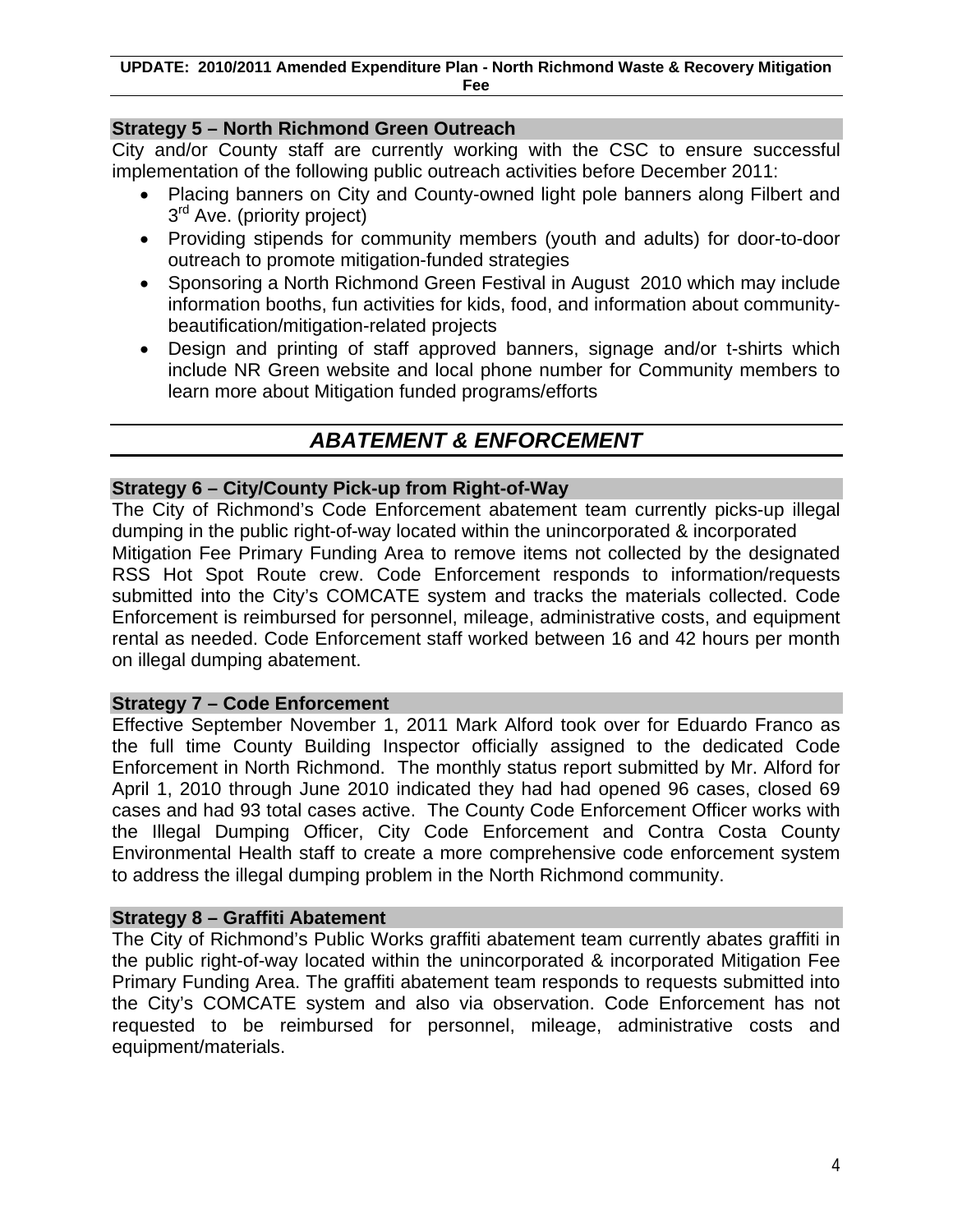## **Strategy 9 – Law Enforcement (***Investigation & Patrols***)**

The Sheriff's Office remains committed to providing excellent service to the community and is actively implementing changes recommended by Supervisor Gioia intended to maximize law enforcement resources in North Richmond using a new Resident Deputy Team approach.

The Resident Deputy Team approach was officially launched in North Richmond on April 27, 2009. The Team consists of three pairs of deputies assigned to one of three shifts, either the Day Shift, Swing Shift or Weekends. All 6 deputies will have the same overall "Roles & Responsibilities" which include but are not limited to:

- $\checkmark$  Conduct illegal dumping surveillance and investigations.
- $\checkmark$  Build & file cases specific to instances of commercial dumping which are suitable for prosecution.
- $\checkmark$  Conduct sting operations to catch illegal dumpers.
- $\checkmark$  Target specific locations and/or time frames where illegal dumping occurs most regularly.
- $\checkmark$  Attend and/or participate in community meetings and events.
- $\checkmark$  Exchange accurate information with residents about crime, the community and the goals of policing.
- $\checkmark$  Develop and/or assist in youth programs and activities.
- $\checkmark$  Work with the Richmond Police Department to monitor surveillance cameras to assist in illegal dumping, graffiti and other criminal cases.
- $\checkmark$  Develop operations to combat crime in North Richmond.

#### **Strategy 10 – Surveillance Camera System**

There are currently 8 surveillance cameras located throughout North Richmond. The City's Police Department has captured a significant amount of criminal activity directly attributable to the camera system. Details regarding the criminal activity cannot be provided due to the fact that most of these activities are currently under investigation or prosecution. Richmond Police Department has helped the Sheriff's office on numerous video related investigations in the North Richmond Mitigation Area. The Richmond Police Department, along with Councilmember Viramontes, is currently evaluating electronic graffiti detection devices which may be included as well.

Below is a sampling of the type of crimes captured:

- Homicides
- Stolen Vehicles
- Probation violations
- Illegal dumpings
- Assaults
- Public Intoxication
- Illegal drug possession / sale
- Body dumping
- Weapons discharge
- Stabbings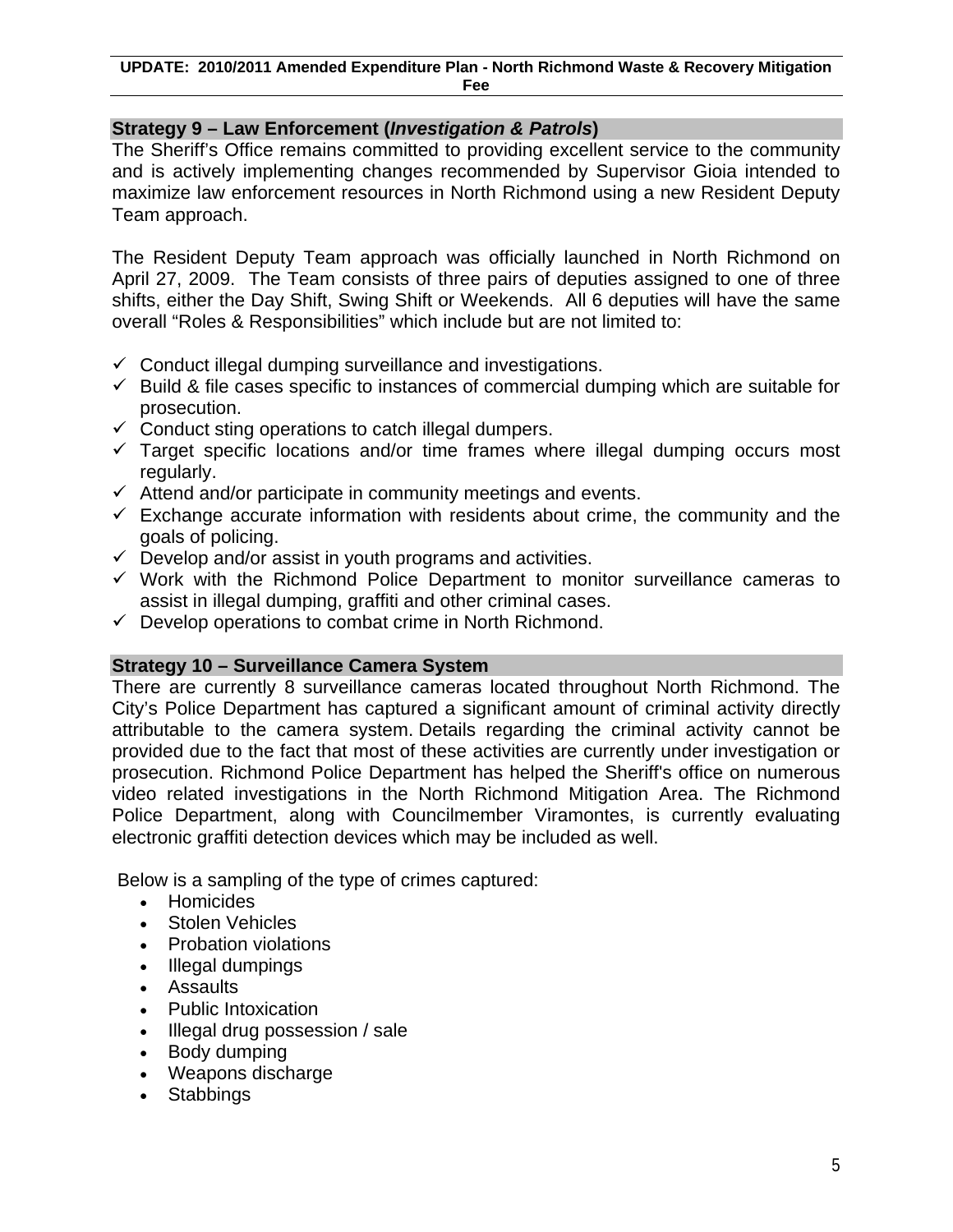Richmond Police Department's plans for the Mitigation Area this fiscal year (FY 10-11) include several major initiatives in order of priority:

- Remove all current aging cameras to 10 Mega pixel digital IP cameras to improve evidence capture and suspect apprehension.
- Install fixed license plate recognition systems. This newer technology has proven to be very helpful in providing law enforcement solid leads in most of the types of crimes listed above during our evaluations of the technology.
- Expand existing system to more "hot spots". We are currently evaluating several data sources for locations including crime stats, Sheriff's detectives, County Probation detectives, County and City public works, Code Enforcement, Mitigation Committee staff, etc.
- Create budget model for maintenance of existing and additions to system for three more years.
- Share data with local law enforcement agencies on suspects detained for illegal dumping.

### **Strategy 11 – Illegal Dumping Prosecutor**

The Illegal Dumping Prosecutor works closely with the City Police Department and the North Richmond Illegal Dumping Officer to discuss various strategies and important information needed to prosecute illegal dumping cases. The allocated funds cover 15% of the full-time salary for 2 years. The Illegal Dumping Prosecutor has filed cases on individuals found guilty of violating codes related to illegal dumping which have resulted in fines, jail time, and community service (details regarding some cases are included under Strategy 9). District Attorney Mark Peterson is the new Illegal Dumping Prosecutor assigned to illegal dumping in North Richmond.

# *COMMUNITY INVESTMENT*

#### **Strategy 12 – Parks Rehabilitation Initiative**

The City of Richmond Parks Division has conducted the following tasks between January 1, 2010 and June 30, 2010 at the North Richmond Ball field:

- Infield lighting repaired
- Electrical security enclosure installed.
- Various electrical vandal resistant devise install in progress.
- 30 Redwood trees planted on south side of park
- Vandal resistant devices placed on five remaining trees

Although strides were made to rehabilitate the park during the time period, there were a few set-backs. 25 of the 30 trees planted were removed by thieves and two irrigation valves and several sprinkler heads were vandalized.

The Parks Division plans to do the following tasks prior to the end of this Expenditure Plan cycle: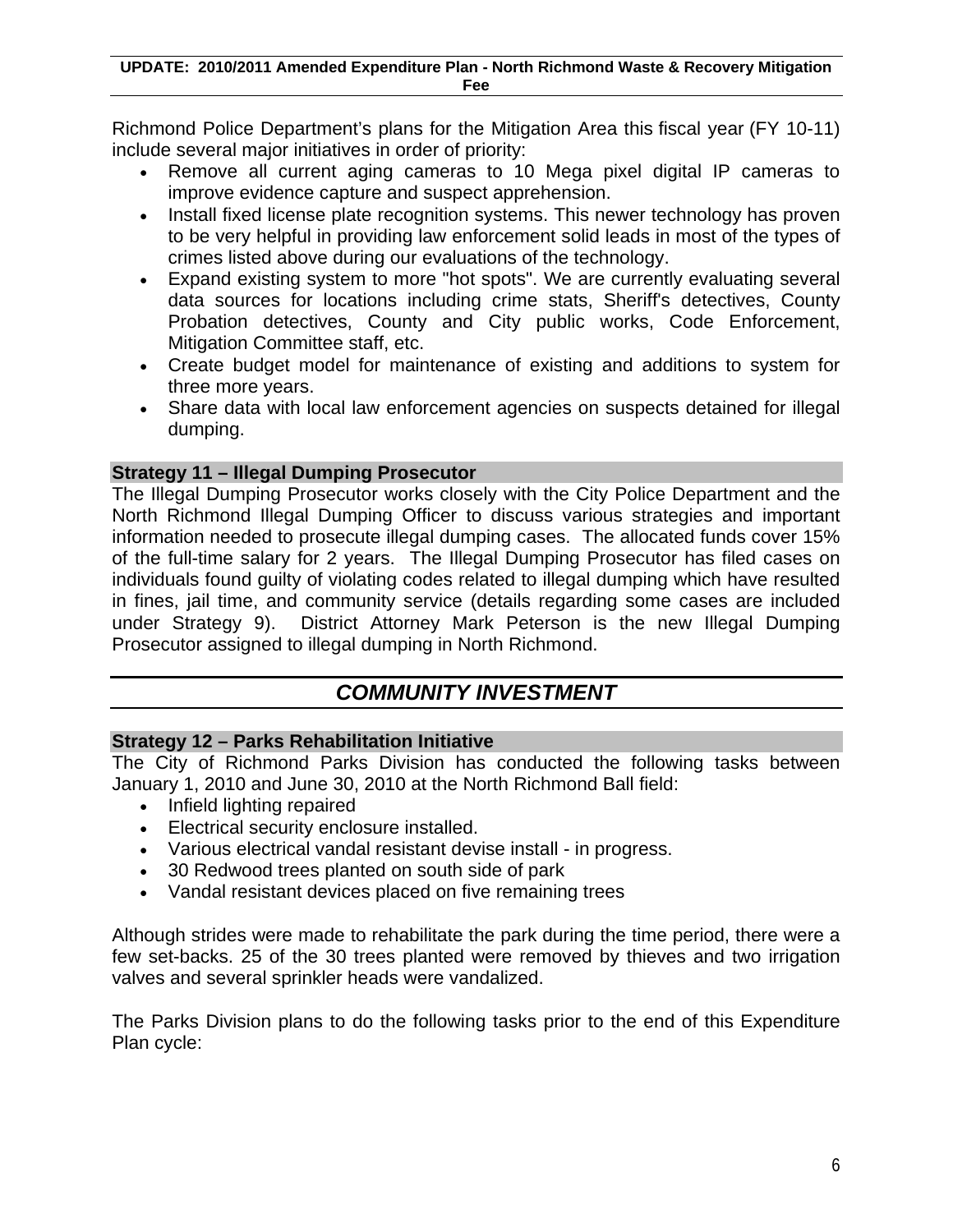- Install security cameras and building alarm
- Repair vandalized bathrooms.
- Install new fencing
- Install park lighting
- Re-landscape front of park.
- Install new vandal resistant score board

## **Strategy 13 – Capital Improvement Projects (***Infrastructure & Creeks***)**

Committee directed staff to come back with recommendation on possible projects for these funds. No funds were initially allocated to specific capital improvement projects because City and County staff needed to determine the most efficient and effective use of the allocated funds within the Mitigation area. County staff has been approached by the County Flood Control District to explore whether any of this funding could be used for certain improvements and studies along Wildcat and San Pablo Creeks. Preliminary discussion with some committee members indicated a desire to possibly reallocate these funds to the Eco Academy project proposed by the Neighborhood House of North Richmond. At the July 26, 2010 meeting, the Committee voted to approve reallocation of this funding for Phase II of the Eco-Academy project proposed by NHNR. NHNR has notified the City that they will not be implementing the Eco-Academy Project as explained in the Staff Report for Agenda Item # 6 being considered at the March 28, 2011 Committee meeting.

#### **Strategy 14 – North Richmond Community-Based Projects**

All but two of the contracts for the Community-Based projects have been issued. The County expects to issue the contract to the Verde Partnership Garden upon receipt of an MOU with the new non-profit fiscal agent, Urban Tilth, is received. The County is working with the Golden Gate Audubon Society to establish a mutually acceptable service plan (project scope) which adequately addresses complications with aligning established funding priorities with the reduced budget amount authorized.

| <b>Entity</b>                               | <b>Award Amount Received</b> |
|---------------------------------------------|------------------------------|
| <b>Athletes United for Peace</b>            | \$30,000                     |
| <b>Center For Human Development</b>         | \$100,000                    |
| Communities United Restoring Mother Earth / | \$100,000                    |
| Urban Tilth                                 |                              |
| <b>Golden Gate Audubon Society</b>          | \$8,000                      |
| Harold Beaulieu / CHDC                      | \$30,000                     |
| Neighborhood House of North Richmond*       | \$70,000                     |
| Social progress Inc.                        | \$8,000                      |
| Verde Partnership Garden / Tides Center     | \$14,000                     |
| The Watershed Project                       | \$40,000                     |
| <b>TOTAL</b>                                | \$400,000                    |

\* NHNR has notified the City that they will not be implementing the Eco-Academy Project as explained in the Staff Report for Agenda Item # 6 being considered at the March 28, 2011 Committee meeting.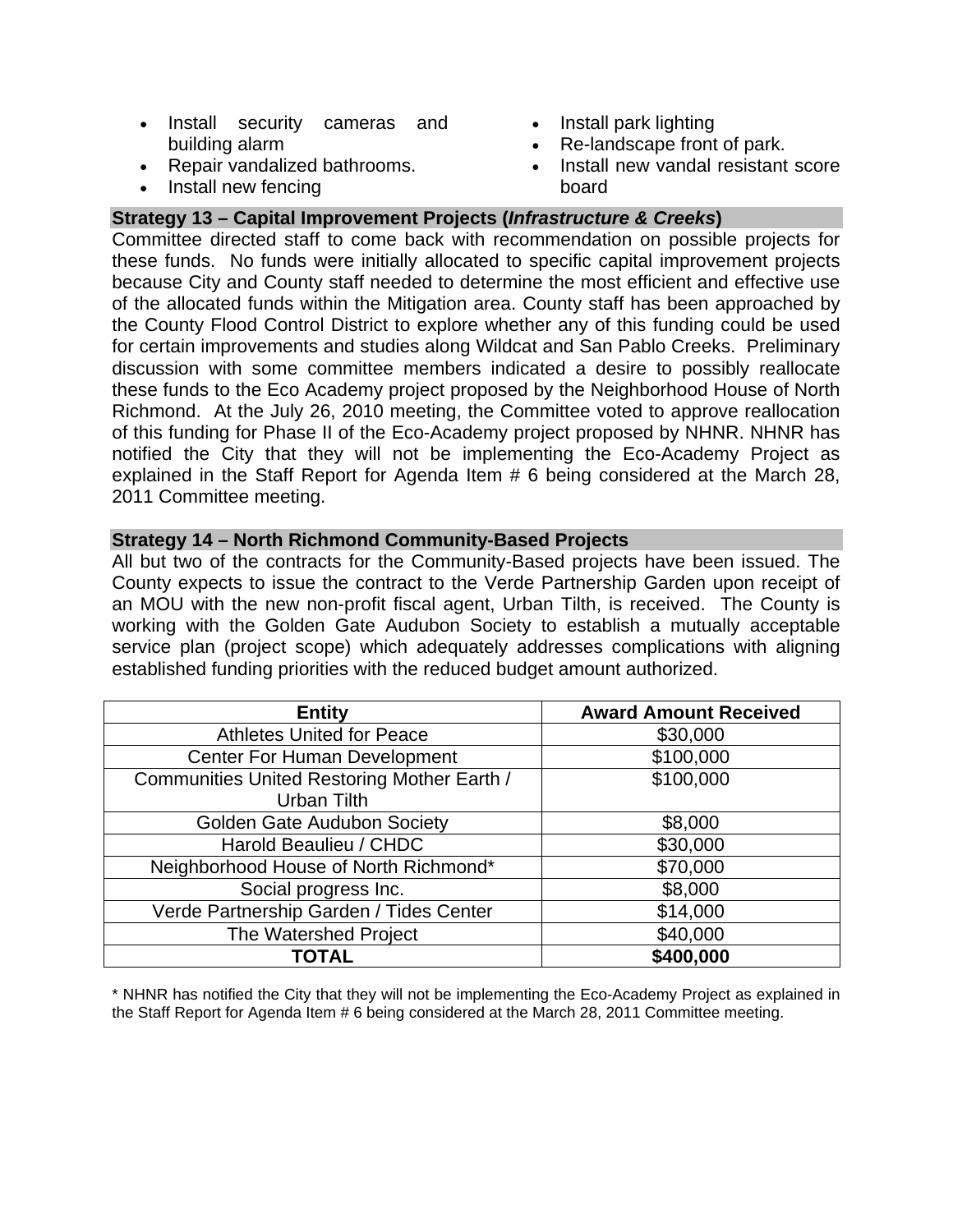### **Strategy 15 – North Richmond Green Community Service Programs**

City and/or County staff are working with the CSC to ensure successful implementation of the following North Richmond Green programs which were included in the Expenditure Plan:

- North Richmond Little League Baseball Program
	- o The program was designed to increase the community support and involvement in beautification efforts, and blight reduction. The parents and community members who are apart of the "Guardian Circle" club, which was formed from support for the North Richmond Green Little League Teams, have learned the significance of North Richmond Green, and have set an example for the youth players of maintaining a clean environment, through the picking up of trash, and recyclable items at games and practices. The coaches, whom are also community members, have also encouraged sporadic cleanups at baseball games and practices amongst the youth players to remind them of the significance of North Richmond Green, and about their responsibility to improve the environment of North Richmond. (Information provided by the CSC)
- North Richmond Youth Eco Academy
	- o The goal of the Academy is to serve as a environmental, hands on learning center for community members, especially for the youth in North Richmond. It will include education about recycling, creek restoration, and teach participants how to contribute to a cleaner, and healthier environment in North Richmond. It is planned for the North Richmond Green Little League players, which includes about 50 participants, to be the targeted group to participate in the Academy, although other youth and community members of all ages will be welcome from North Richmond. (Information provided by the CSC)
- North Richmond Adult Softball program

# *STRATEGIES WITH FUNDING AND ACTIVITIES THAT HAVE BEEN CARRIED FORWARD FROM TE 2008/2009 EXPENDITURE PLAN*

#### **Strategy 16A - Community Gardening Project –** *Lots of Crops*

Lots of Crops is a community-oriented program designed to assist in the production of healthy food and medicine/native plants to residents of North Richmond by converting vacant lots to healing garden sites over a period of time. In addition, we want to encourage volunteerism, nutritious food preparation from the garden (including meatless dishes which are less expensive and healthier) and provide volunteer/` employment opportunities for residents.

Below is an example of tasks that have been accomplished between October 2009 and June 2010: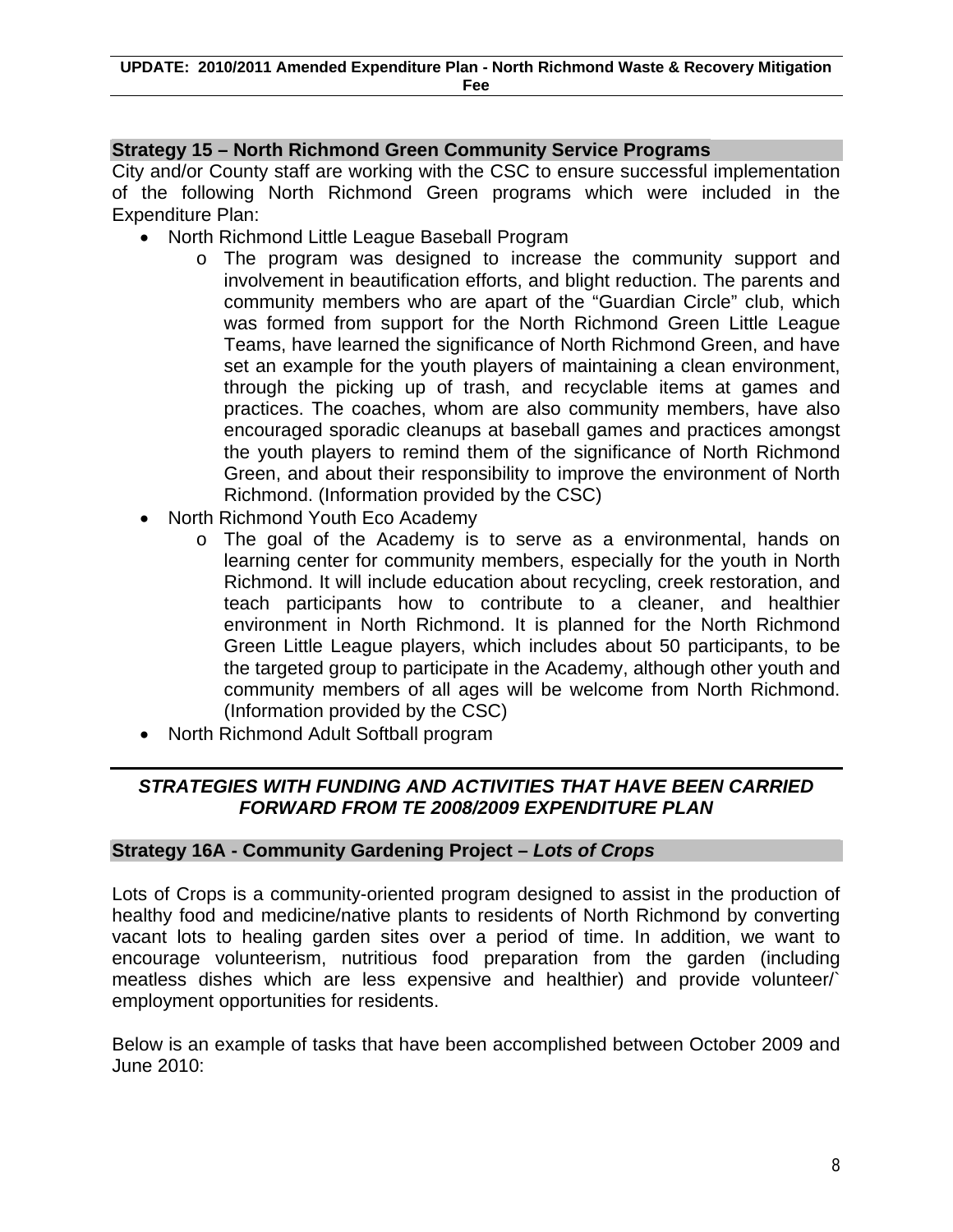- o Met with different community-based organizations, residents, and other entities regarding involvement with the Lots of Crops program
- o Discussions with private property owners regarding additional potential garden sites
- o Received mulch for both garden sites
- o Met with five stipend applicants for orientation meeting
- o Trained/ worked with five stipend participants
- o Re-mulched garden sites where weeds have grown through
- o Conducted community outreach and education
- o Created a policy and procedures packet for garden site participants
- o Harvested winter vegetables
- o Worked on designing layout for 217 Vernon Site
- o Worked with interested community members to reserve garden beds for planting
- o Supervised volunteers and work
- o Discussed financial planning for stipends received by participants
- o Held a field trip to the Greenway Medicinal Garden

A garden blessing was held on April 19,l 2010.

#### **Strategy 17A – Mentorship Project - YAEC**

Funding to implement a Mentorship Program at the Young Adult Empowerment Center (\$47,000). As reported to the Committee in October 2009, a draft proposal was submitted by the County Housing Authority to establish a Mentorship Program at the Young Adult Empowerment Center (YAEC). At that time, staff reported potential need for an extension through June 2010 the Mentorship Program. Staff from the YAEC and Supervisor Gioia's office may request that the Committee extend the timeframe beyond June 2010 because unfortunately staffing and workload issues have hindered YAEC staff from finalizing changes to their proposal, suggested by County staff. Staff identified changes were necessary in order to ensure the program design incorporates efforts to address and combat illegal dumping and blight in the community consistent with the language in the Expenditure Plan and the overall purpose for the mitigation fee.

# **Strategy 17G – West County Watershedz Program**

Urban Creeks Council completed all proposed vegetation clearing efforts on the levees along Wildcat Creek in February 2010. UCC was able to clear all vegetation necessary to all the County Flood Control District to complete its survey work. UCC cleared vegetation from 20 survey transects between Giaramita Street and the Richmond Parkway, as well as the bridges at Giaramita and the Richmond Parkway. UCC utilized local Civicorps youth to help with the vegetation clearing efforts.

#### **Strategy 17H – Wildcat and San Pablo Creek Enhancements**

The Contra Costa County Flood Control District completed its topographic survey work and hydrological model in March of 2010. The FCD had planned to have its work completed in the Fall of 2009, however, due to the winter rains, that work was delayed. Thanks to the efforts of UCC, County Surveyors were able to conduct a topographic survey of each of the cross sections of the levees and the areas around each of the